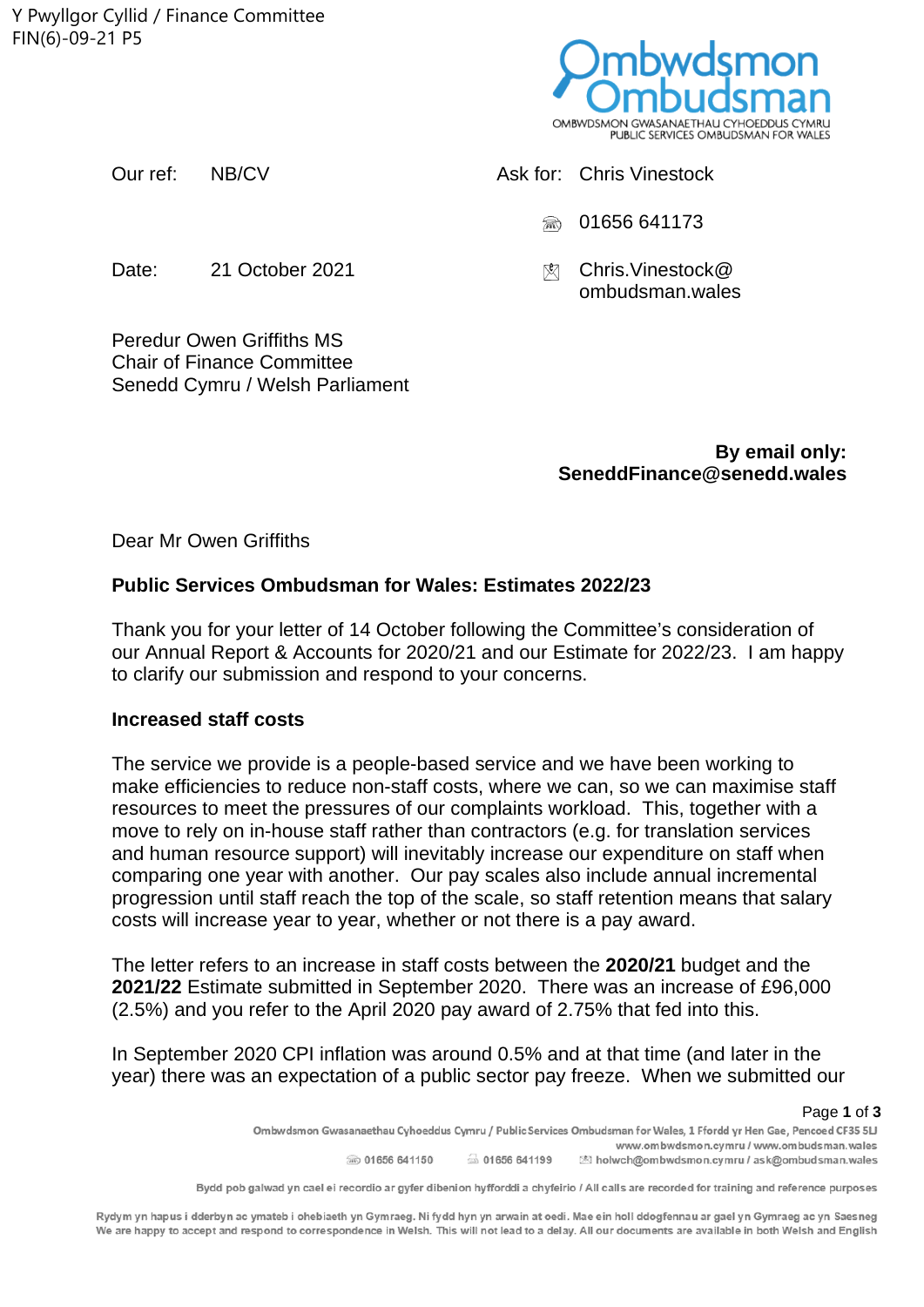Estimate for 2021/22, we anticipated that there might be no pay award, and that if there was one it would be small and could therefore be met from efficiencies. As we indicated, the current offer from local government employers is 1.75% - this has been rejected by trade unions but it therefore seems likely that the pay award will be at least 1.75%. The Estimate submission for 2022/23 anticipates that part of this (1%) will be accommodated through efficiencies, with the balance sought as an increase in resources. On reflection, the intention to meet the pay award from efficiencies should have been qualified, rather than absolute, and this will be borne in mind for future submissions.

## **Caseload**

The complaints handling and investigation part of our service is reactive and incoming case numbers are outside our direct control. For budgeting and planning purposes we do look ahead and include our estimate of future caseload in our submission to the Committee.

In **September 2020** we estimated that we would receive 7,936 enquiries and complaints in 2021/22 and then we revised that estimate in **September 2021**, in the light of the first half of the year, to 7,919. Whilst this is still an estimate, the revised figure reflects experience so far this year. The breakdown shows a significant increase in Code of Conduct complaints and small reductions in enquiries and public body complaints.

At the start of the current financial year, we revisited our forecast of complaints and enquiries in the light of 2020/21 **actual** workloads and we forecast 7,200 for the 2021/22 year. The table on page 7 of our Estimate submission shows this, but also shows our latest forecast of 7,919. Our forecast now is 7,919, which is 10% more than we anticipated on 1 April 2021, but similar to our September 2020 forecast. However, it is 28% more than 2020/21 actuals, which is the comparison we have used in the past. A column was included for the 2021/22 Budget because of the difference this year between the financial budget and our financial forecast, but I will ensure that the presentation in my revised submission is clearer about this.

You ask specifically about how these forecasts affect the resources sought for 2021/22 and 2022/23. In our 2021/22 Estimate submission, in September 2020, we forecast 7,936 and we now forecast 7,919 enquiries and complaints. The difference of 17 is not material in terms of the resources sought for 2021/22. I would add that the additional resources I propose to seek through a Supplementary Budget this year are not related to caseload, but rather to IT security, performance and resilience and to the pay award referred to above.

For next year (2022/23), I am forecasting a further 10% increase in caseload and am seeking funding for two additional staff. Whilst caseload forecasts for 2022/23 are inevitably estimates, they are based on current levels and on information from public bodies on the trends they are experiencing. I will amend the Estimate as requested by the Committee but am satisfied that the resources sought in the revised submission are justified by current and forecast caseload.